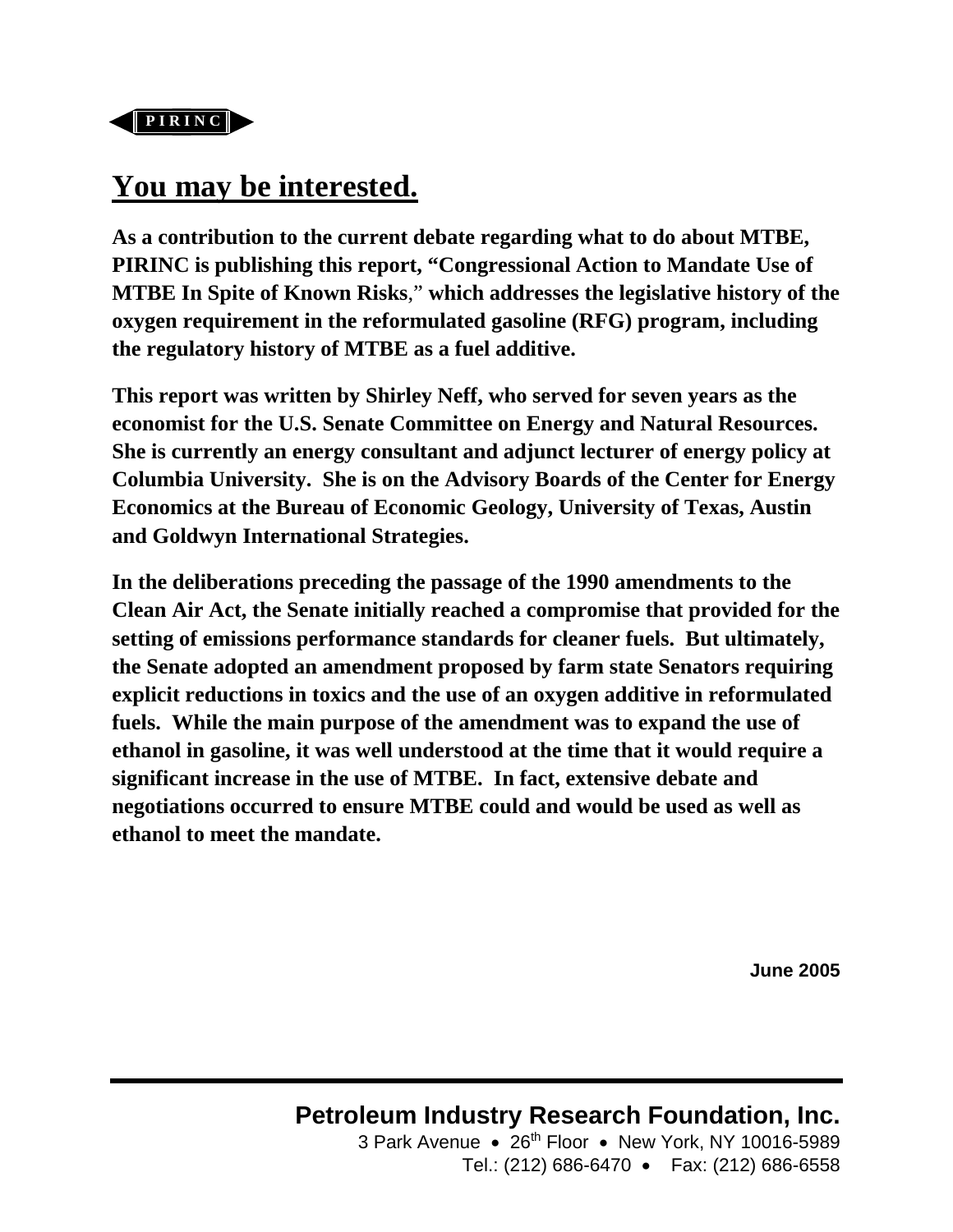

# **Congressional Action to Mandate Use of MTBE In Spite of Known Risks**

# **Summary**

The Clean Air Amendments (CAAA) of 1990 established a rigid national standard for reformulated gasoline (RFG) that has resulted in far greater use of MTBE than would otherwise have occurred. This paper offers a brief legislative history of the oxygen requirement in the reformulated gasoline (RFG) program, including the regulatory history of MTBE as a fuel additive. $<sup>1</sup>$  $<sup>1</sup>$  $<sup>1</sup>$ </sup>

In 1990, after nearly eight years of hearings and unsuccessful legislative attempts, the Congress passed sweeping amendments to the Clean Air Act. $^2$  $^2$  A compromise, referred to as the Administration-Bipartisan Senate Clean Air Act Agreement, became the basis for Senate action in the spring of 1990.<sup>[3](#page-1-2)</sup> Rather than accepting the performance standards for cleaner fuels in the compromise, the Senate adopted an amendment proposed by farm state Senators requiring explicit reductions in toxics and the use of an oxygen additive in reformulated fuels. While the main purpose of the amendment was to expand the use of ethanol in gasoline, it was well understood at the time that it would require a significant increase in the use of methyl tertiary butyl ether (MTBE), a gasoline additive already in use since first approved by the EPA in 1979. Just two years before passage of the Clean Air Act Amendments, the EPA raised the allowable blending limits for MTBE. In fact, extensive debate and negotiations occurred to ensure MTBE could and would be used as well as ethanol to meet the mandate.

# **Background**

For decades, lead had been added to gasoline to increase octane to ensure more complete combustion. In 1975, catalytic converters were introduced in new automobiles to reduce emissions of nitrogen oxides (NOx) and carbon monoxide (CO). Since lead disabled the catalysts, a new unleaded gasoline formulation had to be developed. Most cars manufactured

<span id="page-1-0"></span> $\overline{a}$ 1 For a discussion of evolving issues regarding MTBE in recent years, see the PIRINC report entitled, **MTBE at Center Stage**, released November 2004 and available at www.pirinc.org.

<span id="page-1-1"></span><sup>&</sup>lt;sup>2</sup> P.L. 101-549, "Changes to the Act in 1990 included provisions to (1) classify nonattainment areas according to the extent to which they exceed the standard, tailoring deadlines, planning, and controls to each area's status; (2) tighten auto and other mobile source emission standards; (3) require reformulated and alternative fuels in the most polluted areas; (4) revise the air toxics section, establishing a new program of technology-based standards and addressing the problem of sudden, catastrophic releases of toxics; (5) establish an acid rain control program, with a marketable allowance scheme to provide flexibility in implementation; (6) require a state-run permit program for the operation of major sources of air pollutants; (7) implement the Montreal Protocol to phase out most ozone-depleting chemicals; and (8) update the enforcement provisions so that they parallel those in other pollution control acts, including authority for EPA to assess administrative penalties." From CRS RL30853, *Clean Air Act: A Summary of the Act and Its Major Requirements*, Updated May 9, 2005.

<span id="page-1-2"></span><sup>&</sup>lt;sup>3</sup> Senate Majority Leader George Mitchell (D-ME) offered the substitute on March 5, 1990 as an amendment to S. 1630. Congressional Record. 1990. 101<sup>st</sup> Cong., 2<sup>nd</sup> Sess., Vol. 136. No. 20. The measure was debated and amended over the course of the next month, then passed the Senate on April 3, 1990 by a vote of 89-11. Congressional Record. 1990. 101<sup>st</sup> Cong., 2<sup>nd</sup> Sess., Vol. 136. No. 39. The Administration referred to here was that of President George H.W. Bush (1989-1992), not that of current President George W. Bush.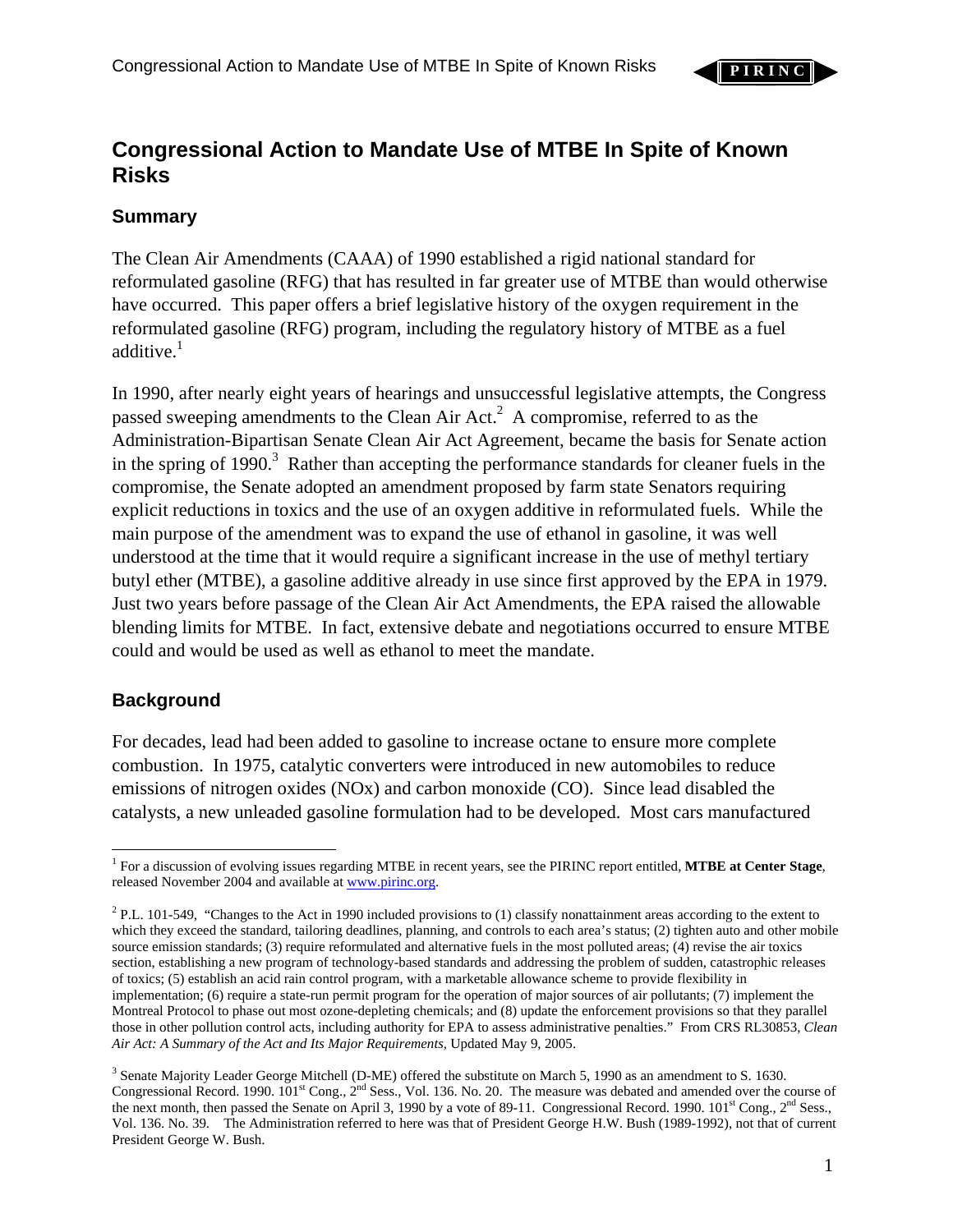before 1975 required leaded gasoline to function properly so a phase out of leaded gasoline occurred over an extended period, from 1975 to 1988, to give refiners the opportunity to develop cleaner nonleaded fuels for older cars.<sup>4</sup> During this period, refiners modified gasoline formulations, which included increasing use of a class of octane enhancers called aromatics<sup>[5](#page-2-1)</sup> as well as MTBE as a substitute for lead.

Prior to the 1990 CAAA, the EPA, California Air Resources Board (CARB), as well as environmental agencies in several other states, had been pressuring refiners to develop cleaner fuels to address serious air quality problems with ground level ozone and CO. In fact, EPA and CARB were already in the midst of regulatory proceedings to set new standards. In the fall of 1989, ARCO, one of the largest gasoline refiners and marketers in California, began selling a cleaner reformulated fuel with a dramatically improved emissions profile.<sup>[6](#page-2-2)</sup> By 1990, Shell, Marathon, Conoco and Diamond Shamrock were all selling reformulated fuels in various markets around the country. Most, if not all, of the fuel formulations included MTBE in areas in nonattainment with the National Ambient Air Quality Standard (NAAQS) for ozone and CO. In both cases the additives served as an octane enhancer and substitute for other additives (aromatics).

Ethanol use had also expanded for CO control, but was still only a small portion of that market. In spite of the fact ethanol had been receiving federal government support since the 1970's to increase the supply of domestic fuels, the market had been growing slowly.<sup>[7](#page-2-3)</sup> Ethanol interests and farm state representatives in Congress saw the 1990 CAAA as an opportunity to expand the market for ethanol by requiring an oxygen additive in gasoline.<sup>[8](#page-2-4)</sup>

As enacted, the 1990 CAAA included two separate oxygenated fuels provisions – oxyfuel and RFG. Oxyfuel is conventional gasoline with a minimum of 2.7% oxygen by weight used to reduce wintertime emissions of CO. Beginning in the fall of 1992, oxyfuel was required in areas that exceeded the 8-hour NAAQS limits for CO. Initially this program was the most significant

 $\overline{a}$ 

**P I R I N C**

<span id="page-2-0"></span><sup>&</sup>lt;sup>4</sup> See EPA's fuels timeline at www.epa.gov/otaq/invntory/overview/solutions/milestones.htm

<span id="page-2-1"></span> $5$  Due to their high octane content, aromatics, including air toxics such as benzene, toluene, and xylene, were used in greater volume as lead was phased out of gasoline.

<span id="page-2-2"></span><sup>6</sup> "*ARCO Offers New Gasoline to Cut Up to 15% of Old Cars' Pollution,"* The New York Times, August 16, 1989. "ARCO said that in tests its new fuel for pre-1975 cars reduced evaporative emissions of smog-causing chemicals from them by 21 percent, cut carbon monoxide by 9 percent, nitrogen oxide by 5 percent and hydrocarbons by 4 percent."

<span id="page-2-3"></span> $<sup>7</sup>$  The Energy Information Administration website contains a timeline of issues relating to the development of ethanol.</sup> http://www.eia.doe.gov/kids/history/timelines/ethanol.html

<span id="page-2-4"></span><sup>&</sup>lt;sup>8</sup> In the late 1980's as public support for high ethanol tax subsidies was waning, the industry shifted lobbying focus to promoting the environmental benefits of ethanol. The Archer Daniels Midland Company along with several major agricultural organizations coordinated a major lobbying effort in support of an ethanol amendment. "*The High Octane Ethanol Lobby*," The New York Times, April 1, 1990.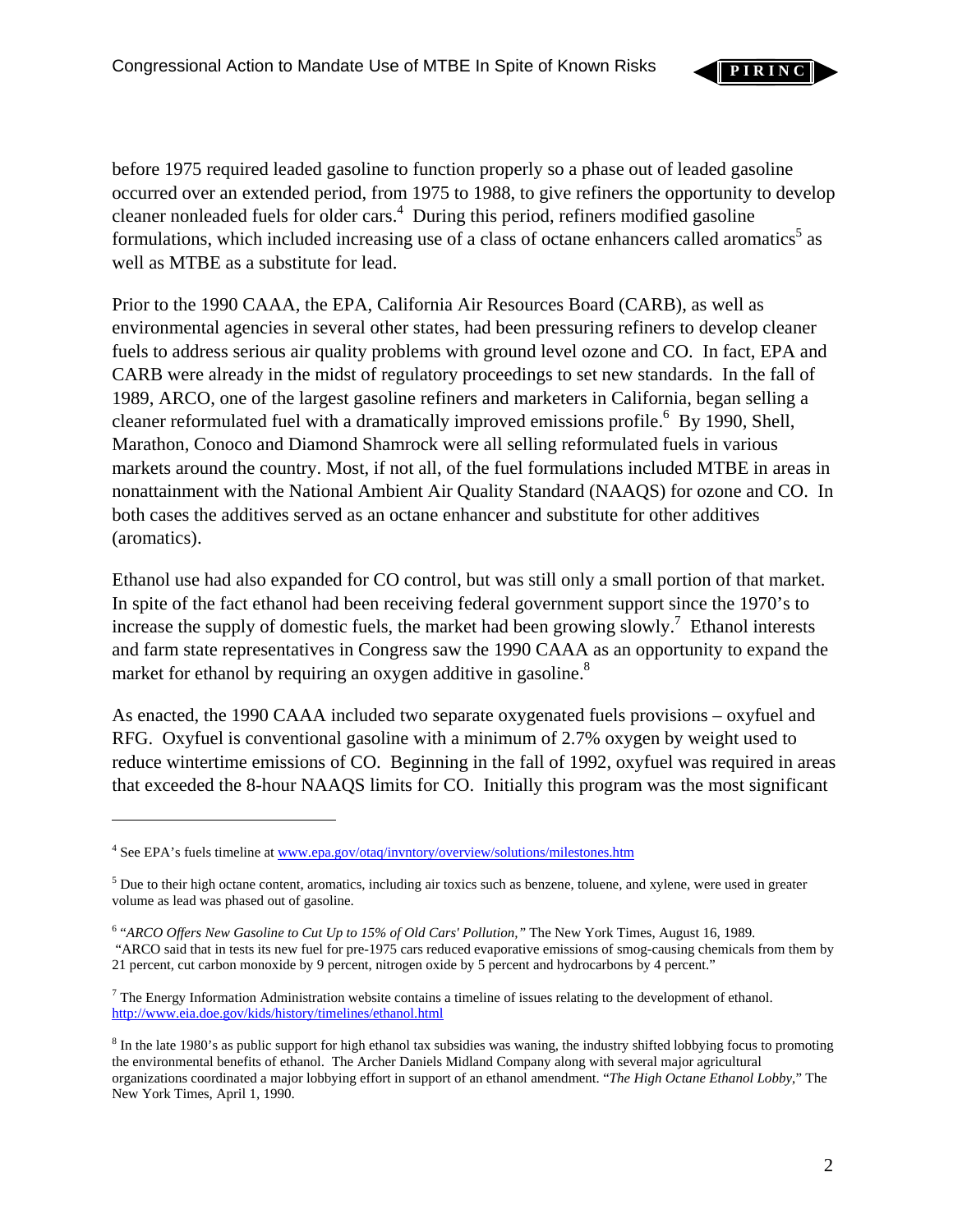**P I R I N C**

for expanding ethanol use. However, as vehicle technologies have improved and reduced emissions, the number of areas implementing the oxyfuel program has diminished from 36 in 1[9](#page-3-0)92 to 16 today.<sup>9</sup>

RFG is required in urban areas that are in nonattainment of the NAAOS limits for ozone.<sup>10</sup> Under the 1990 CAAA, RFG must contain at least 2% oxygen by weight and have a reduced content of benzene and other aromatic compounds. Effective in January of 1995, RFG had to be introduced in the nine areas of the United States with the worst ozone levels. Other areas may opt-in to the RFG program as part of a State Implementation Plan (SIP) under the Clean Air Act.

# **Clean Air Act Debate**

After considerable contentious wrangling over amendments to the Clean Air Act in the Senate in 1989 and early in 1990, Majority Leader George Mitchell (D-ME) tabled a substitute proposal, the Administration-Bipartisan Senate Clean Air Act Agreement, for consideration by the full Senate in March of 1990. The Mitchell compromise was sponsored by a bipartisan group of 18 Senators and supported by the Administration (President George H.W. Bush). The substitute, as proposed, would have required EPA to promulgate new RFG performance standards to reduce toxics and to lower the volatility of gasoline in order to reduce ground level ozone in nonattainment areas.

Prior to Senate floor consideration, Senators Thomas Daschle (D-SD) and Robert Dole (R-KS) indicated their intention to offer an amendment to set explicit targets to reduce aromatics and to require a minimum oxygen standard for reformulated fuels sold in the nine most severe ozone nonattainment areas.<sup>11</sup> The standard would have to be met by blending gasoline with a fuel additive classified as an oxygenate, with ethanol and MTBE accepted as the expected options.<sup>12</sup> The rationale given by the sponsors was that under the amendment toxic aromatics would be replaced with more environmentally benign alternatives. Furious lobbying by agricultural and

<span id="page-3-0"></span><sup>1</sup> 9 See Congressional Research Service (CRS) Report RL 31361, "*'Boutique Fuels' and Reformulated Gasoline: Harmonization of Fuel Standards*", December 17, 2004. Hereafter referred to as "CRS Boutique Fuels."

<span id="page-3-1"></span> $10$  Ozone is formed in the atmosphere by the interaction of volatile organic compounds (VOCs) and nitrogen oxides (NOx) in the presence of sunlight. The control of ozone is based on regulating those emissions and, more specifically, controlling the Reid Vapor Pressure (RVP) of fuels. For a more detailed discussion of the requirements under the RFG program see CRS Boutique Fuels, ibid.

<span id="page-3-2"></span> $11$  Initially, the proposal for RFG was to cover all areas in ozone nonattainment, approximately 100 cities. By the time the amendment was offered on the floor it had been scaled back to the nine most severe ozone nonattainment areas - Los Angeles, San Diego, Chicago, Houston, Milwaukee, Baltimore, Philadelphia, Hartford, and New York City.

<span id="page-3-3"></span><sup>&</sup>lt;sup>12</sup> The other possible oxygenates, TAME (tertiary amyl methyl ether), ETBE (ethyl tertiary butyl ether), and DIPE (di-iso propyl ether) are all ethers with the same properties as MTBE with respect to water contamination. TBA (tertiary butyl ether) is used to produce MTBE and only available in small quantities.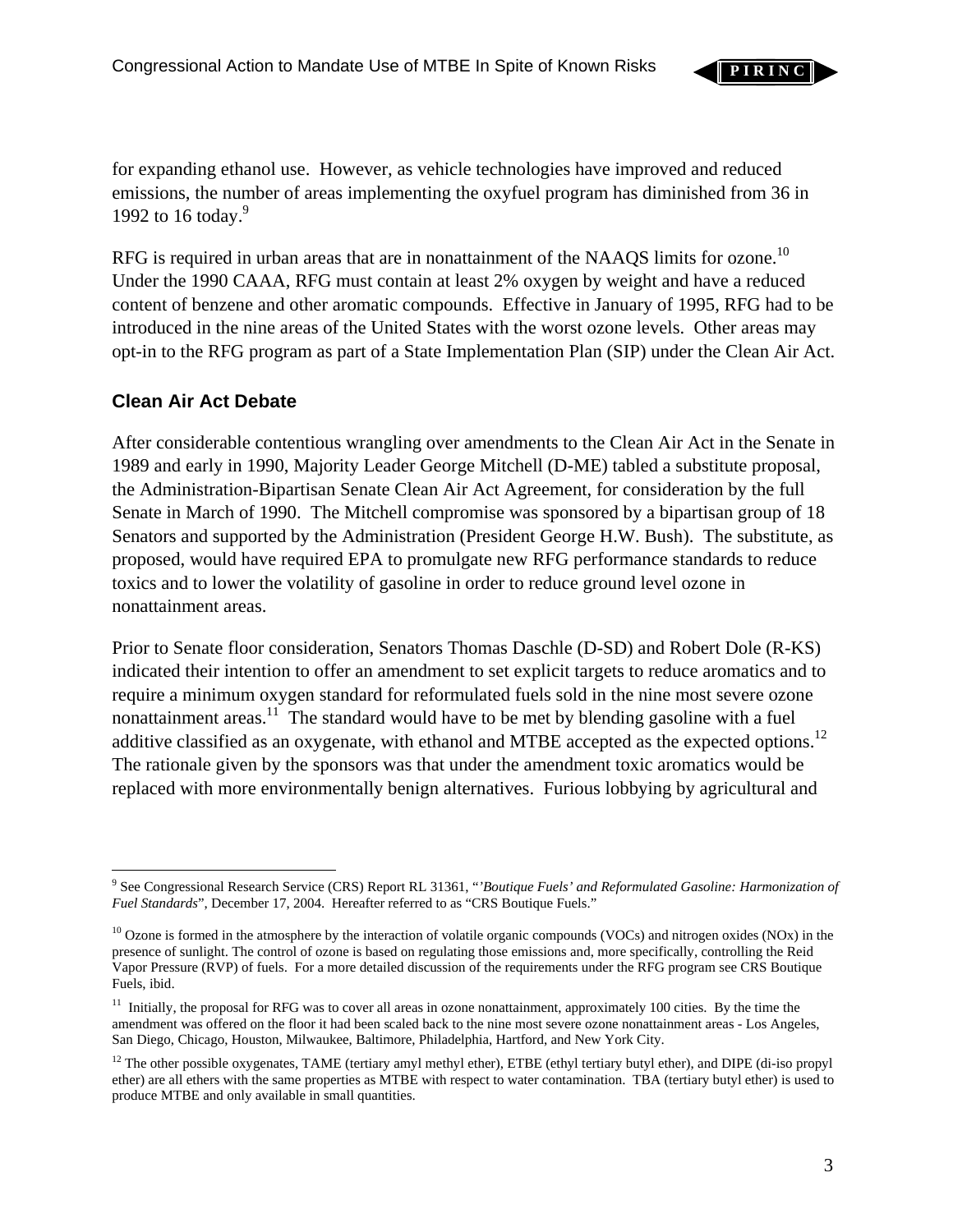

ethanol interests in support of the Daschle-Dole amendment ensued for months prior to Senate floor action.<sup>13</sup>

At the time, the petroleum industry was in the midst of an extensive joint study with the major automobile manufacturers and had just begun testing a range of different reformulated fuels.<sup>14</sup> The industry and its supporters in the Senate argued that those tests should be carried out and used to inform a rulemaking by the EPA to set performance criteria for reformulated fuels as prescribed in the Administration-Bipartisan agreement. The American Petroleum Institute (API) adamantly opposed the amendment describing it as "an arbitrary, untested recipe for reformulating gasoline." API argued that the amendment would "make it impossible to continue providing existing reformulated gasolines that have helped reduce air pollution in areas such as southern California," citing the ARCO EC-1 formulation which only used 1% oxygenate  $(MTBE).<sup>15</sup>$ 

By the time the floor debate actually took place, the sponsors of the Daschle-Dole<sup>16</sup> amendment claimed the endorsement of a wide range of organizations, specifically the National Governors Association, the National Clean Air Coalition, California Air Resources Board, the Sierra Club, Citizen Action, the Renewable Fuels Association, the National Corn Growers Association, Renew America, Farm Bureau Federal, SAFER (safer air through fuel enhancement, reformulation and reforestation), National Farmers Union, National Farmers Organization, Arizonans for Clean Air Now, the Idaho Ethanol Fuel Association, and the Clean Fuels Development Coalition.<sup>[17](#page-4-4)</sup>

The proposal was described by its proponents as a "clean octane" amendment that would reduce the use of toxic aromatics to enhance octane. The amendment established the following parameters: no more than 25-volume percent aromatics hydrocarbons (including no more than 1.0-volume percent benzene); a 15-percent reduction in ozone-forming emissions as compared to a similar automobile fueled by conventional gasoline; and an oxygen content of at least 2.7-

<span id="page-4-0"></span><sup>1</sup> <sup>13</sup> See Footnote 8.

<span id="page-4-1"></span><sup>14 &</sup>quot;*Fuels for Tomorrow*", Oil and Gas Journal, June 18, 1990.

<span id="page-4-2"></span><sup>15 &</sup>quot;*Senate passes Clean Air Act amendments*", Oil and Gas Journal, April 9, 1990.

<span id="page-4-3"></span><sup>16</sup> The Daschle-Dole amendments cosponsors were Harkin (D-IA), McClure (R-ID), Dixon (D-IL), Durenberger (R-MN)**,**  Grassley (R-IA), Simon (D-IL), Exon (D-NB), Kerrey (D-NB), Burns (R-MT), Conrad (D-ND), Wirth (D-CO), Leahy (D-VT), and Pressler (R-SD). Congressional Record. 1990. 101<sup>st</sup> Cong., 2<sup>nd</sup> Sess., Vol. 136. No. 36, hereafter referred to as "C.R. March 29, 1990".

<span id="page-4-4"></span><sup>&</sup>lt;sup>17</sup> The Sierra Club and Citizen Action, two environmental organizations, were primarily concerned about reducing toxic aromatics in gasoline and, along with other environmental organizations, later opposed efforts to bias fuel decisions in favor of ethanol. In October of 1992, President Bush overruled an EPA decision to limit the RVP for fuels blended with ethanol in severe ozone areas. The Sierra Club objected to the changes; see "*Ethanol Exemption Isn't Helpful*", Chicago Sun-Times, October 4, 1992.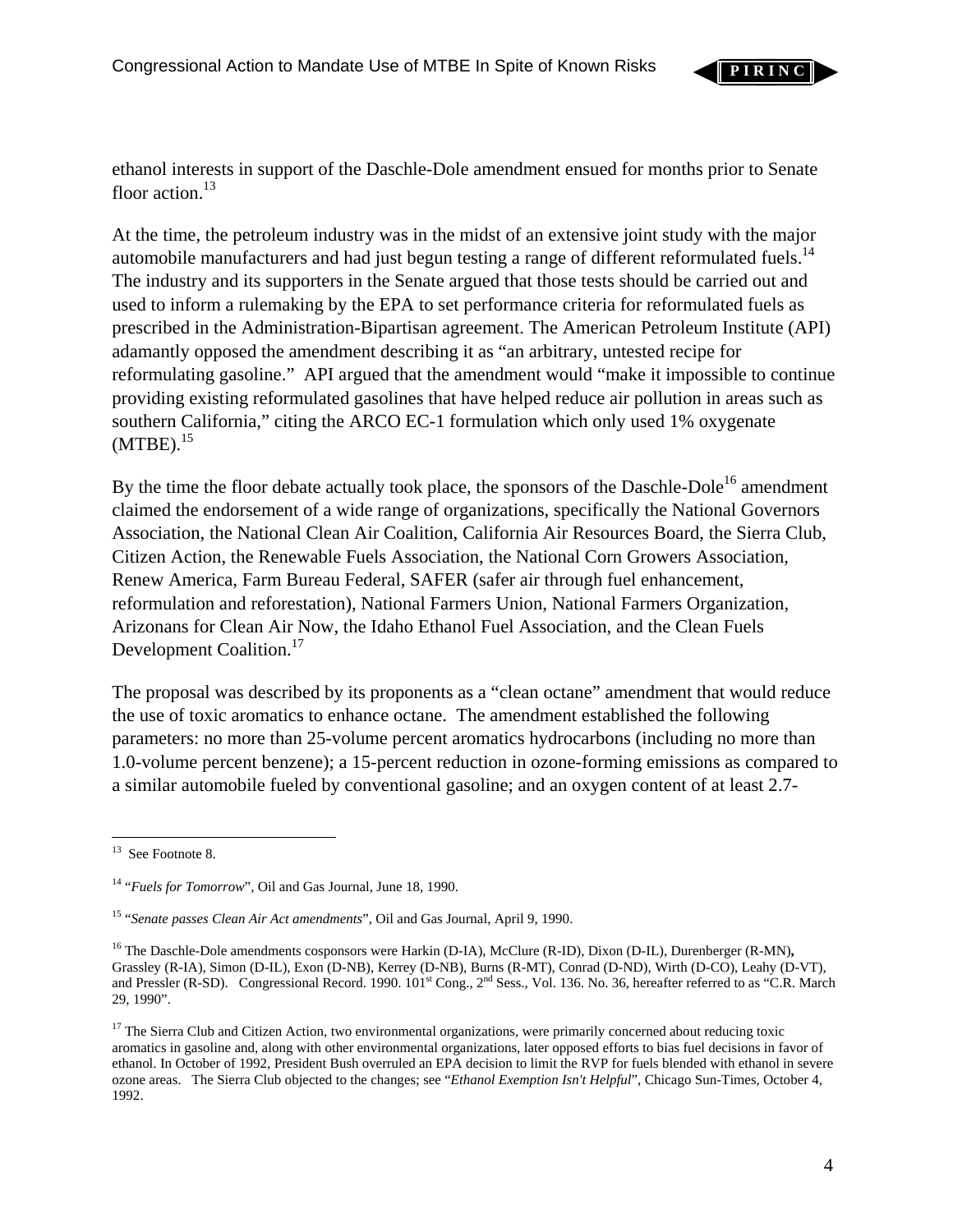**P I R I N C**

volume percent. The aromatics and oxygen content requirements would be phased in over 5 and 3 years, respectively. $^{18}$ 

During the floor debate, Senator Daschle argued, "Further steps can and should be taken to stipulate what the reformulated gasoline should look like…. Such a standard would allow refiners flexibility in making gasoline, while ensuring that one poison is not replaced by another- -an unfortunate and unintended result of lead phaseout." He and the other cosponsors argued extensively that the amendment was not specific to any particular oxygenate citing the fact there were "11 EPA-approved octane-enhancers that can be used to replace aromatics, including MTBE, ETBE, ethanol and other oxygenates. The ethers, especially MTBE and ETBE, are expected to be major components of meeting a clean octane program."<sup>19</sup>

During the debate, Senator Daschle claimed the amendment "does not lock refiners into any particular fuel composition. Refiners can decide how they want to get octane without using the toxic aromatics. They can decide how to achieve the oxygen standard. Specifications should be avoided, and a general percentage reduction approach should be adopted.<sup> $20$ </sup> However, the amendment specifically required that aromatics were to be reduced by using an oxygenate.

Even with an oxygen requirement, ethanol was not likely to be used in most RFG areas due to logistical and cost issues. It was well understood that ethanol's high affinity for absorbing water would prevent shipment through pipelines, the most common and economic form of fuel transportation. In order to avoid contamination, ethanol would have to be transported by barge or rail car then added near the end of the distribution chain. Separate transportation, storage and blending facilities would have to be built to accommodate ethanol use as an oxygenate. (With the exception of Chicago and Milwaukee, the areas in non-attainment for ozone were in coastal areas a considerable distance from Midwestern ethanol supplies.)

Senator Bennett Johnston (D-LA), Chairman of the Energy and Natural Resources Committee, argued the amendment was overly prescriptive. The agreement under the Mitchell proposal was that "performance standards be set covering total mobile source emissions, including tailpipe, evaporative and running loss emissions, thereby allowing the refiners and automobile scientists and engineers, overseen by EPA and DOE technical experts, to develop the most cost-effective approach to achieve this result." He specifically argued that the amendment would limit

<span id="page-5-0"></span> $\overline{a}$ <sup>18</sup> Amendment no. 1423. C.R. March 29, 1990 at p. S3561.

<span id="page-5-1"></span><sup>19</sup> C.R. March 29, 1990 at p. S3510.

<span id="page-5-2"></span> $20$  C.R. March 29, 1990 at p. S3512.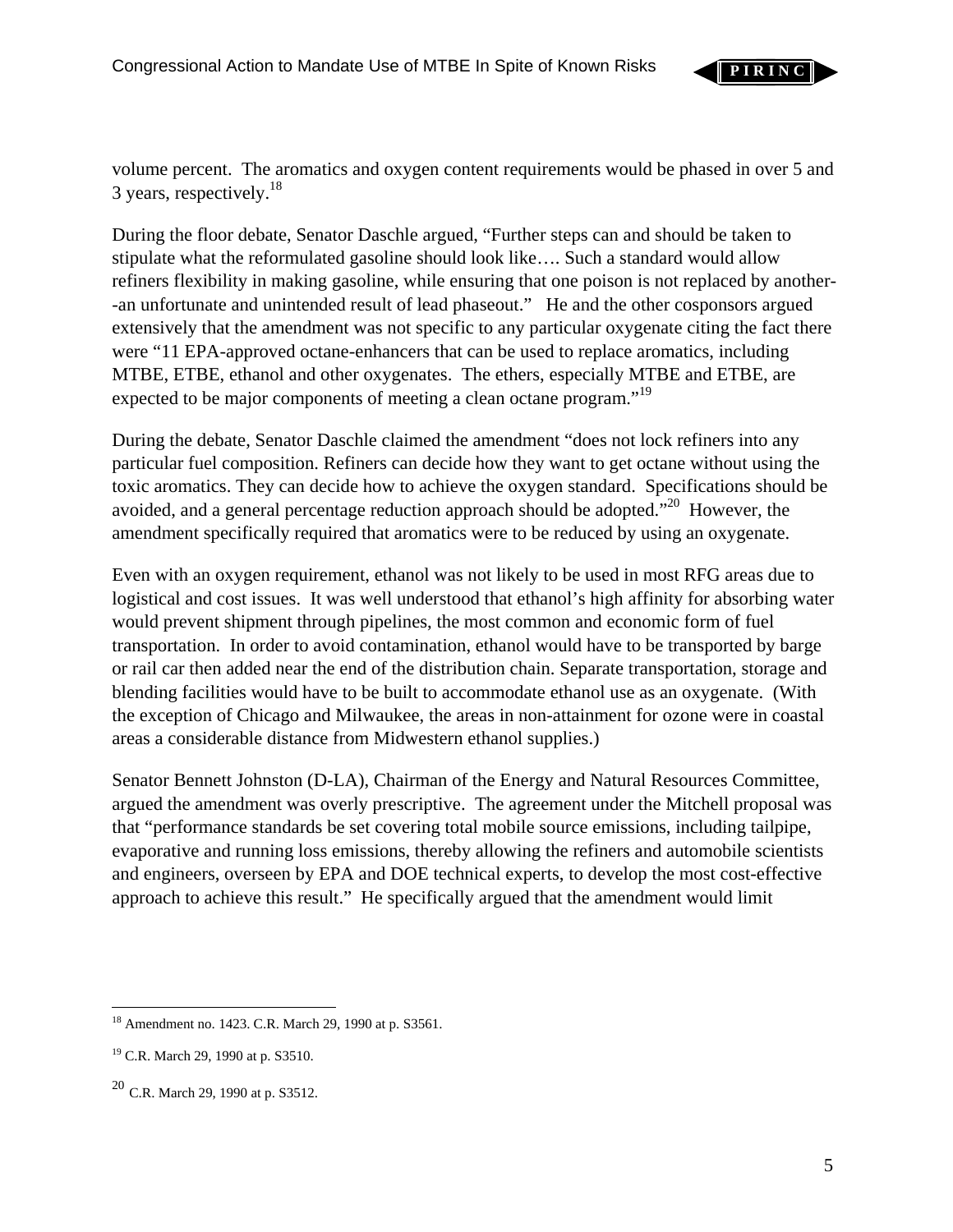

flexibility, noting that alkylates, a high octane, low RVP additive could not be used in reformulated gasoline if the amendment were adopted.<sup>[21](#page-6-0)</sup>

Efforts by the bill managers to oppose the amendment arguing it was a "deal breaker" were undercut by a letter from the State and Territorial Air Pollution Program Administrators (STAPPA) and the Association of Local Air Pollution Control Officials (ALAPCO).<sup>22</sup> States, especially in the northeast, had been seeking new federal standards to address regional air quality problems for a number of years. While not speaking to the oxygen standard the  $STAPPA/ALAPCO$  letter raised concerns that "the agreement<sup>23</sup> sets an unambitious performance standard…The requirements to reduce toxic emissions from motor vehicles are substantially weakened." The proponents of the Daschle-Dole amendment carefully played to state concerns with respect to the ultimate emissions reduction standards and giving EPA too much flexibility.

### *Oxygenates: MTBE versus ethanol*

 $\overline{a}$ 

Senators from the farm states were the major proponents of the amendment; however, others took an active part in the debate and negotiations to be certain MTBE, not just ethanol, could be used in their states. During earlier debate on the oxyfuel provision, Senator Frank Lautenberg (D-NJ) argued against a 3.1 percentage requirement for oxygen as an ethanol only option, "There is one provision in the bill which I do strongly oppose. This concerns the mandatory use of gasohol as an oxygenated fuel within carbon monoxide nonattainment areas…. While the use of gasohol can result in the reduction of carbon monoxide levels, its increased volatility can also contribute to the ozone problem faced by many communities." Senator Lautenberg also objected to the impact on the highway trust fund due to gasohol's exemption from tax. "By setting a minimum oxygen content of fuels during winter months at 2.7 percent, other fuels, such as methyl-tertiary-butyl-ether [MTBE], could be used in nonattainment areas. MTBE is not exempt from the gas tax, and therefore does not have the draining impact on public transportation and highway spending. Importantly, while providing virtually the same carbon monoxide reduction benefits as gasohol, MTBE also can reduce hydrocarbons, and does not contribute to the ozone problem."<sup>[24](#page-6-3)</sup>

#### *Emission concerns related to use of ethanol in ozone non-attainment areas*

<span id="page-6-0"></span> $21$  CR March 29, 1990. (p. S3522) The oil industry is currently considering alkylates as an octane replacement for MTBE if the oxygen mandate is removed.

<span id="page-6-1"></span><sup>&</sup>lt;sup>22</sup> Congressional Record. 1990.  $101^{st}$  Cong.,  $2^{nd}$  Sess., Vol. 136. No. 21. (p. S2162 –S2165)

<span id="page-6-2"></span><sup>&</sup>lt;sup>23</sup> Refers to the Administration-Bipartisan Senate Clean Air Act Agreement relative to earlier versions of the bill.

<span id="page-6-3"></span><sup>&</sup>lt;sup>24</sup> Congressional Record. 1990.  $101<sup>st</sup>$  Cong.,  $2<sup>nd</sup>$  Sess., Vol. 136. No. 2. (p. S218)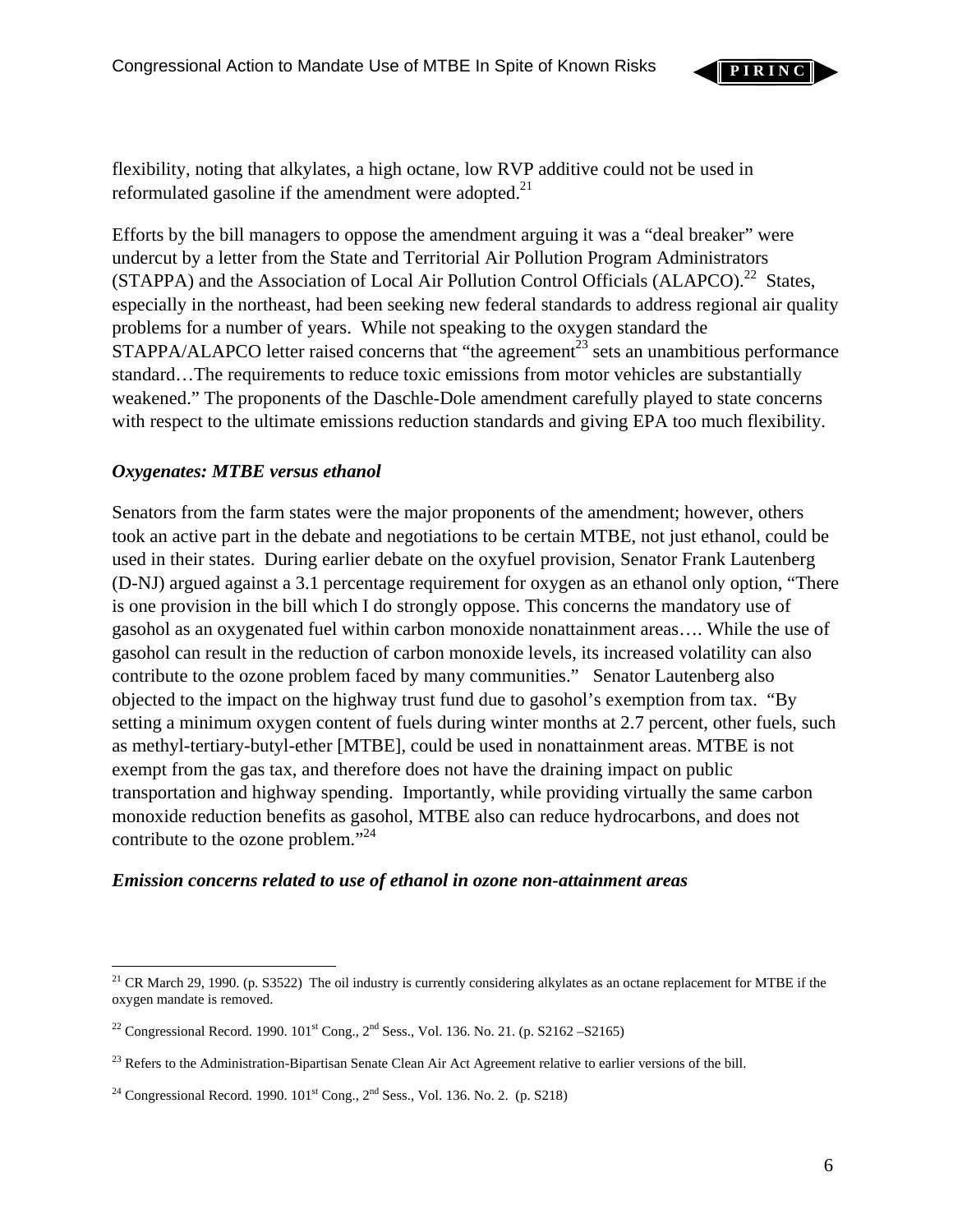

Concerns about the negative ozone implications of splash blending ethanol were dismissed by sponsors of the amendment in spite of known EPA concerns.<sup>25</sup> At the time, EPA was carefully reviewing the air quality implications of allowing additional flexibility in the RVP standard in order to accommodate ethanol in Southern California. While EPA was concerned about diminishing the market for ethanol, it was already headed toward disallowing its use in the South Coast Air Basin for air quality reasons.<sup>26</sup> Senator Daschle responded by declaring that "[E]ven if splash blended ethanol did cause more evaporative emissions--an admission I am not willing to make--it cannot increase ozone under terms of this amendment. This amendment requires a 15 percent reduction in ozone forming emissions. If splash blended ethanol causes more NOx, and therefore ozone, it cannot be used."<sup>27</sup> The statement acknowledged that EPA might determine ethanol were not an acceptable additive in certain areas, thereby leaving MTBE or another ether as the only option.

### *Competition within the oil industry*

While ARCO was a member of the API and was on record opposing the oxygenate amendment, it was actively touting the benefits of EC-1, its new reformulated fuel. ARCO had a vested interest in expanding use of MTBE since ARCO Chemical was the largest producer of MTBE in the U.S. and controlled about 40% of the global production.<sup>28</sup> In support of the Daschle-Dole amendment, the proponents cited the analysis of William Piel, a scientist with ARCO Chemical, who claimed that high levels of aromatics in gasoline undermined the functioning of an automobile's catalytic converter.<sup>29</sup> Further, the proponents cited the fact ARCO and others were

<span id="page-7-2"></span>27 C.R. March 29, 1990 (p. S3512)

<span id="page-7-3"></span>28 "*Shortage of Additive Limits Clean Gasoline*," Thomas C. Hayes, The New York Times, April 18, 1990. Arco Chemical was also the original petitioner seeking a tax break for production of ETBE.

<span id="page-7-0"></span> $\overline{a}$ <sup>25</sup> Senator John Breaux (D-LA) cited analyses by EPA that the evaporation of ethanol fuel as it is loaded into the vehicle could increase VOC's by 13%. Congressional Record, March 29, 1990 at p. S3516. A February 2005 draft staff report for the California Air Resources Board, "*A Summary Of The Staff's Assessment Regarding The Effect Of Ethanol In California Gasoline On Emissions*", found significant concerns with evaporative emissions of ethanol after the state banned the use of MTBE effective in 2004. "The presence of ethanol in gasoline results in a significant increase in the permeation of gasoline constituents through a motor vehicle's fuel system soft components. This increases evaporative hydrocarbon emissions by about 45 tons per day (tpd) on a typical ozone day or 75 tpd on a high-ozone day from on-road motor vehicles statewide in 2004. 3 percent higher NOx emissions than a non-oxygenated CaRFG3." http://www.arb.ca.gov/fuels/gasoline/meeting/2005/030105etohrpt.pdf Hereafter referred to as "CARB 2005 Staff Report."

<span id="page-7-1"></span> $^{26}$  In order to accommodate the higher volatility of ethanol, EPA generally granted a one pound (psi) waiver of the RVP requirements. "As discussed above under the proposed Oxygenated Fuels Program, EPA allows a one psi increase in RVP from the summer volatility standards for ethanol blends. Since this allowance could potentially decrease the VOC benefit to be obtained from the further reduction in the RVP standards proposed here, EPA is proposing to discontinue the one psi summertime RVP exemption for ethanol blends in the South Coast Air Basin." *Environmental Protection Agency, Approval and Promulgation of Implementation Plans; California (South Coast Air Basin); Plans for Ozone and Carbon Monoxide, Notice of Proposed Rulemaking and Notice of Public Hearing*, September 5, 1990, at 55 FR 36458. See also CARB 2005 Staff Report.

<span id="page-7-4"></span> $^{29}$  In an article published in the Oil and Gas Journal, December 4, 1989, ARCO scientist William Piel cited data that indicated gasoline containing more than 25-percent aromatics content results in dramatically increased levels of carbon monoxide [CO], hydrocarbons [HC] and nitrogen oxides [NOx].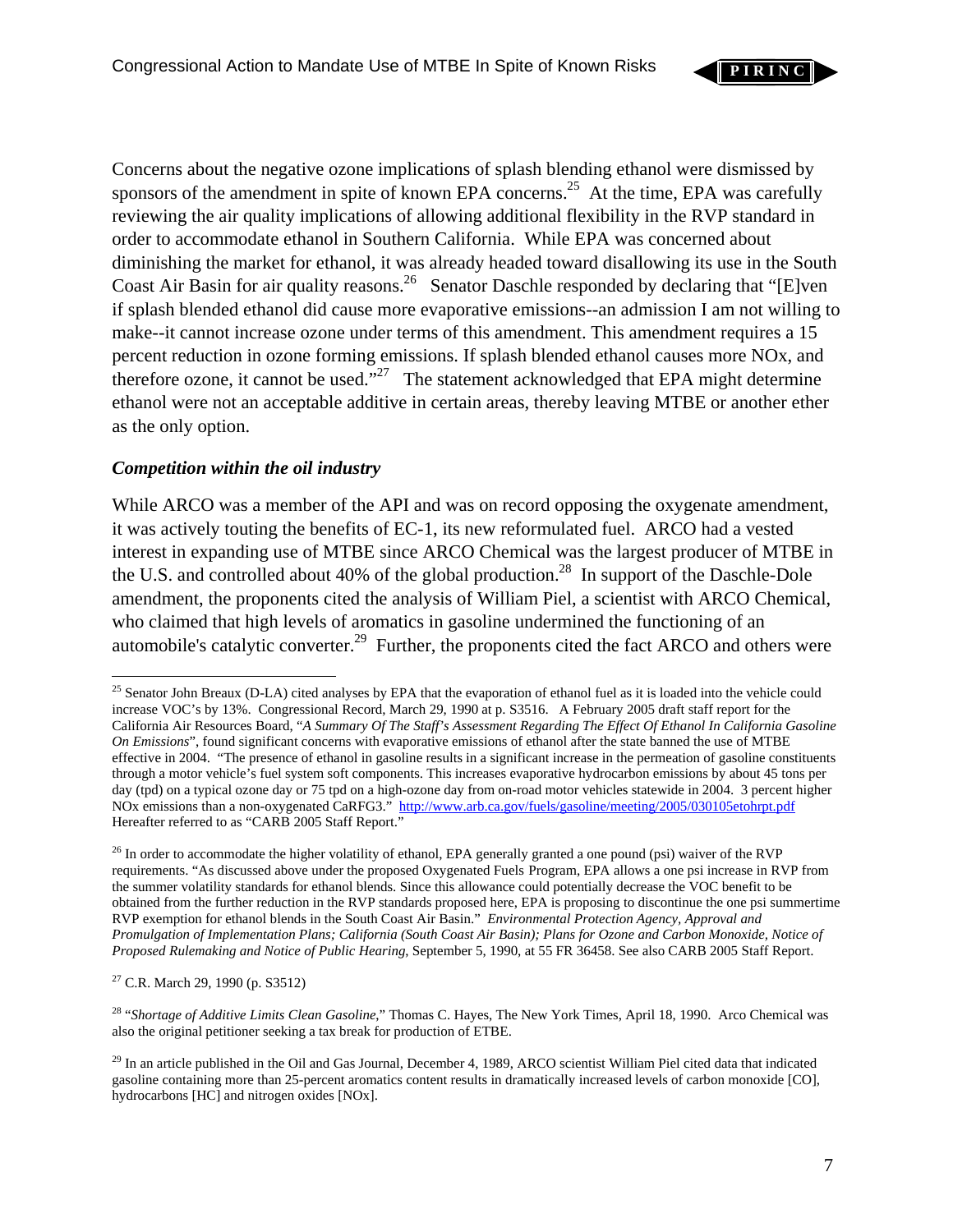

selling such fuels for only a few pennies more than other fuels in response to industry claims that "clean octane" fuels would be too expensive.<sup>30</sup> However, the reformulated fuels then being sold in the market used only about 1% oxygen, well below the requirement ultimately included in the CAAA.

# **Final Agreement On An Oxygenate Mandate**

The successful adoption of the oxygenate amendment in the Senate was a foregone conclusion before the floor debate. Between the aggressive support from the agricultural sector and broader concerns on the part of the environmental community and state air officials with respect to giving too much discretion to EPA, the Senate amendment was overwhelming adopted by a vote of 69 to 30. The House counterpart amendment was accepted on a voice vote.<sup>31</sup> The House-Senate conference committee spent the summer of 1990 locked in contentious negotiations on a final bill.

In late September, President George H.W. Bush sent a letter to the conference committee with a comprehensive proposal as a compromise. The Administration's compromise on fuels endorsed a "[M]odified Senate reformulated gasoline program to include: (1) a 15 percent reduction in VOC and toxic emissions, as defined in the Senate bill; (2) a minimum 2 percent oxygenate requirement; and (3) a general equivalency program starting in 1993, with full phase-in by 1995<sup>"32</sup>

### **Known Problems with MTBE Prior To Passage Of the Oxygenate Mandate**

The EPA had been regulating and monitoring MTBE as an additive in gasoline for well over a decade prior to passage of the 1990 CAAA. EPA had reviewed and approved use of MTBE several times as a fuel additive. In 1979, EPA authorized blending up to 7% MTBE in gasoline. Then, in 1988, the allowable MTBE volume was expanded to  $15\%$ .<sup>33</sup>

While the air quality benefits were acknowledged and accepted by EPA, potential problems with MTBE contamination of groundwater were also well known. Various instances of groundwater contamination in Maine, North Caroline, New Jersey and New Hampshire had raised concerns as

<span id="page-8-0"></span><sup>1</sup> 30 C.R. March 29, 1990 (p. S3512)

<span id="page-8-1"></span><sup>31</sup> A House counterpart, the Richardson-Madigan Amendment, required that the ozone-forming potential of the gasoline be reduced by 15%, and establishes minimum oxygen content (2.7%) and maximum aromatic content (25%) limits for the fuel. The requirement was to be effective in 1994. The amendment was included in a package of amendments offered to House Bill 3030 en bloc by Mr. Dingle, the Chairman of the Energy and Commerce Committee, on May 23, 1990.

<span id="page-8-2"></span> $32$  The letter dated September 29, 1990 was addressed to Senators Max Baucus and John H. Chafee and Representatives John D. Dingell and Norman F. Lent.

<span id="page-8-3"></span><sup>33 44</sup> FR 12242 (March 6, 1979) and 53 FR 33946 (September 1, 1988).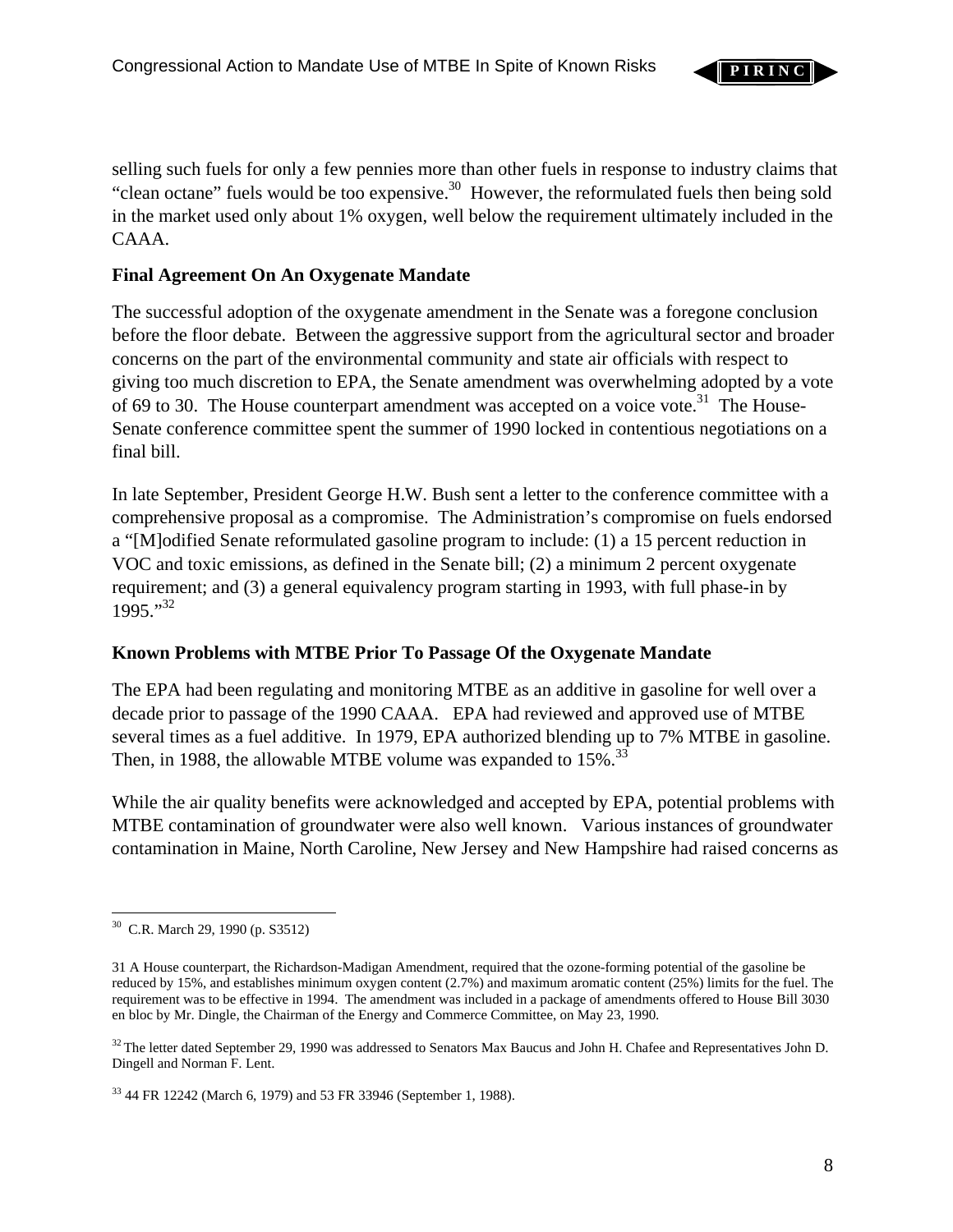

to the potential for contamination of drinking water supplies.<sup>34</sup> In 1986, MTBE was added to the priority list for health effects under the Toxic Substances Control Act (TSCA).<sup>35</sup> It was well known by EPA that MTBE's properties as an ether made it more soluble in water and more difficult to remove once contamination occurred. As recently as 1988, EPA had added MTBE to the Drinking Water Priority List (DWPL) under the Safe Drinking Water Act.<sup>36</sup> Then nine months after identifying MTBE as "a high-risk-chemical for contamination of drinking water supplies and their sources" EPA approved an expansion of up to 15% MTBE blends in gasoline[.37](#page-9-3)

A major cause for MTBE contamination of groundwater, leaking underground storage tanks, had already been recognized by the Congress and the EPA as a serious environmental problem. In 1984, Congress amended the Resource Conservation and Recovery Act (RCRA) to require new underground storage tanks installed as of 1988 to meet stricter standards, older tanks had another ten years to be upgraded or replaced. The extent of the problem was so serious that two years

<span id="page-9-1"></span><sup>35</sup> See TSCA Listing, ibid.

<span id="page-9-0"></span><sup>1</sup> <sup>34</sup> "North Carolina authorities have found MTBE in ground water in test wells along the Cape Fear River (Ref. 18, Taylor, 1986) at concentrations of 0.18 to 3.0 parts per million. This ground water contamination is probably due to spills during transfer of gasoline from seagoing tankers to onshore storage facilities. The largest environmental release sources appear to be through fugitive emissions at gasoline terminals and service stations where distribution to and dilution in the atmosphere will be strongly dependent on local conditions….Persistence in ground water following spills is unknown, but it may persist for long periods if volatilization is prevented, since MTBE is not likely to be readily biodegraded or otherwise transformed in ground water." *EPA Notice. Nineteenth Report of the Interagency Testing Committee to the Administrator; Receipt and Request for Comments Regarding Priority List of Chemicals, November 14, 1986 (51 FR 41417)* Hereafter referred to as "TSCA Listing."

<sup>&</sup>quot;EPA has an additional concern about MTBE contamination of ground water. Although only a few cases of ground water contamination are currently documented, the rapid growth in production, transport, and use of MTBE will probably contribute to an increase in incidents of contamination….MTBE is relatively water soluble (40,000 to 51,260 mg/L) compared to other gasoline components (Ref. 1). This solubility, coupled with the fact that an estimated 35 percent of the approximately 638,000 non-farm underground motor fuel tanks would not pass the EPA tightness test, indicates the potential ground water contamination problem (Ref. 1)."

<sup>&</sup>quot;The largest identified population affected by MTBE-contaminated water was Rockaway Township in New Jersey, population 20,000 (Ref. 6). The level of MTBE contamination in the township wells ranged from 25 to 40 ppb and required aeration treatment before delivery to the township's residents. EPA has received requests for information on MTBE as a result of other well water contamination reports in New Jersey and New Hampshire (Ref. 7). A leaking underground storage tank in a rural area of Maine has contaminated household wells in the vicinity with MTBE concentrations as high as 690 ppb (Ref. 8). Maine and New Jersey have set a maximum contaminant level of 50 ppb for MTBE (Refs. 6 and 8)." *EPA Testing Consent Order on Methyl Tert-Butyl Ether and Response to the Interagency Testing Committee.* March 31, 1988. (53 FR 10391) Hereafter referred to as "MTBE Testing".

<span id="page-9-2"></span><sup>&</sup>lt;sup>36</sup> "EPA is adding methyl-tertiary butyl ether (MTBE) to the first DWPL (Drinking Water Priority List.). This substance was not included in the July 1987 notice. However, the Agency has recently identified MTBE as a high-risk-chemical for contamination of drinking water supplies and their sources. MTBE is used widely as a gasoline component, and as such is stored, transported, and used all over the country. MTBE has been detected in a number of groundwaters, probably as a result of leaking underground storage tanks, disposal facilities, or spills. Manufacturers of MTBE have initiated a battery of toxicological evaluations for MTBE. Because of the potential for widespread contamination, EPA is listing MTBE on the first DWPL." *EPA Notice of substituted contaminants and first Drinking Water Priority List*. (53 FR 1892, January 22, 1988.) Hereafter referred to as "DWPL Listing".

<span id="page-9-3"></span><sup>&</sup>lt;sup>37</sup> See DWPL Listing, ibid.